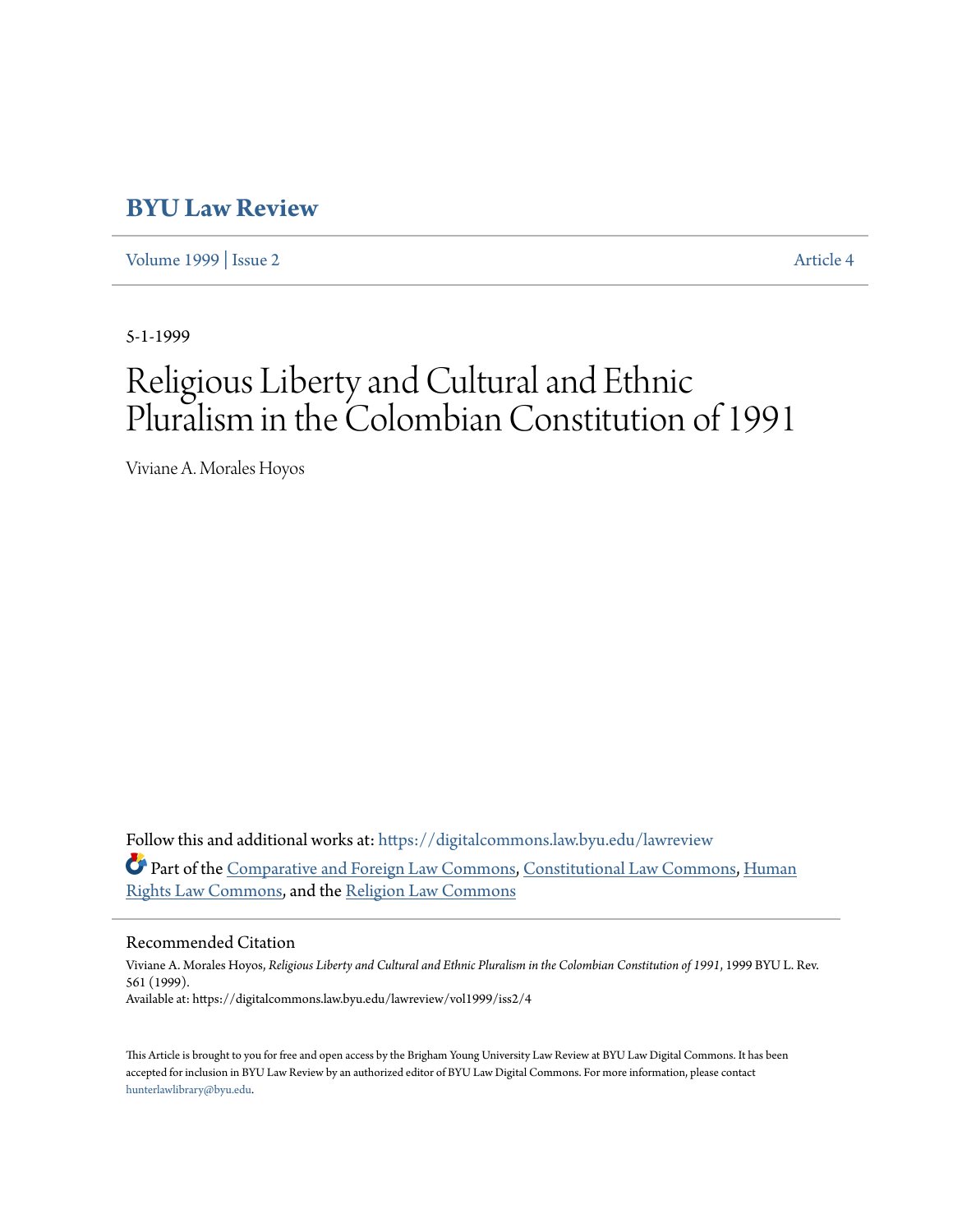## Religious Liberty and Cultural and Ethnic Pluralism in the Colombian Constitution of 1991

#### Viviane A. Morales Hoyos\*

#### I. INTRODUCTION

This paper reflects upon the conflicts that have arisen between the fundamental right of religious liberty and the right to ethnic and cultural pluralism, both of which are recognized in the Political Constitution of Colombia of 1991.<sup>1</sup> Part II of this piece discusses the development of the fundamental right of religious liberty. Part III highlights the rights of indigenous peoples recognized in the new Constitution. Part IV addresses the conflicts between religious liberty and the rights of cultural or ethnic minorities. This paper concludes that by resorting to the Constitutional Court these two fundamental rights can potentially be harmonized. However, where harmonization is unsuccessful, the preservation of cultural and ethnic identity should trump the fundamental right to religious liberty.

#### II. RELIGIOUS LIBERTY IN COLOMBIA

#### A. Religious Liberty Prior to 1991

Religious liberty has achieved its full dimension in Colombia only since 1991. For centuries, the subject of religion has been marked by intolerance. With respect to religious matters, the nation was characterized by confessionality. This fact has been

<sup>\*</sup> Viviane Morales Hoyos is a Senator in the National Congress of the Republic of Colombia. Senator Morales Hoyos graduated with honors from the Colegio Mayor de Nuestra Señora del Rosario as an attorney, and did her postgraduate work in public law at the Universite de Paris II-Pantheon. In her capacity as legislator, Senator Morales Hoyos authored the Law Regarding Freedom of Religion and the Cult (Law 133 of 1994).

<sup>1.</sup> CONSTITUCIÓN POLÍTICA DE COLOMBIA (Colom.). The constitution al provisions and other legal texts in this article were translated by Yvette Diaz and the BYU Law Review in consultation with the author. For another translation of the Colombian Constitution, see IV CONSTITUTIONS OF THE COUNTRIES OF THE WORLD (Gisbert H. Flanz ed., Peter B. Heller & Marcia W. Coward trans., 1995).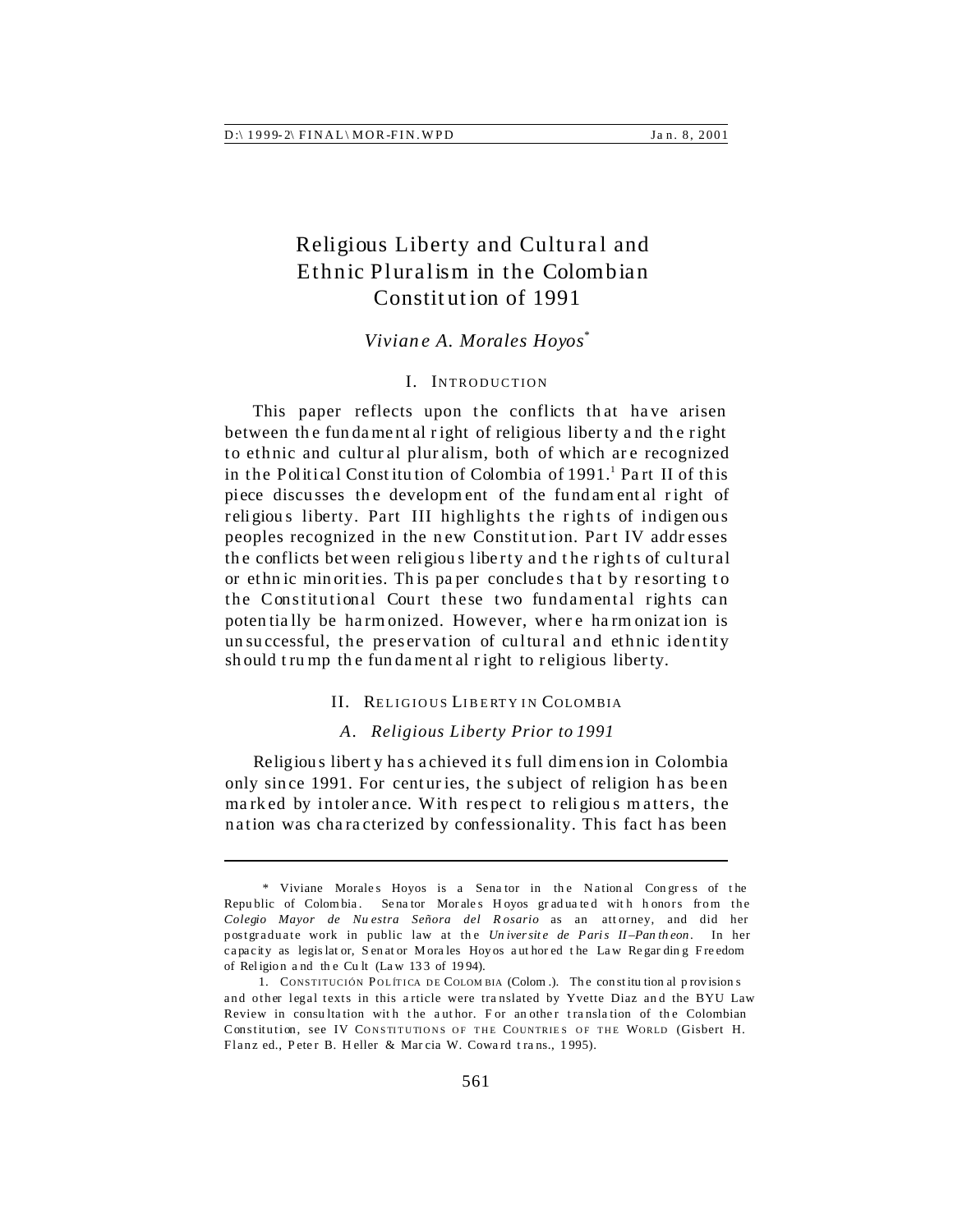|  | $D$ :\ 1999-2\ FINAL\ MOR-FIN. WPD | Jan. 8, 2001 |
|--|------------------------------------|--------------|
|--|------------------------------------|--------------|

demonstrated by importa nt and decisive historical events that have in fluen ced the id eological founda tions a nd d octr in es of th e political parties in various generations, including the current one. With limited exceptions, the political Constitutions, which the nation has known since its independence, established the undisput ed religion of the ma jority—Catholicism—as the official religion. This had the effect of discounting other religious groups and den ying these groups the possibility of vindicating their basic rights.

The Constitution of 1886, which governed the nation for over one hundred years, recognized the Catholic church as the official religion of th e Colombian na tion, although it did guarantee liberty to all sects as long as they did not contradict Christian morals or the law. The State est ablished agreements, or Concordats, with the Holy See which governed the relationship between the State and the Church. Under the Concordats only the Catholic Church was granted privileges in matters such as the civil status of persons, the evangelization of indigenous territories, and the financial contribution of the state to social. and above all, educational works.

From the last decade of the nineteenth century until the late 1950s, the Catholic Church exercised such a vast monopoly in the Colombian culture that it could be regarded as a cultural dictator. The Concordat mandated the teaching of religion in schools, colleges, and un iversities, most of wh ich were Catholic. The Catholic Church's control was even more important in the area of family law. Unt il 1975, no other ma rita l union existed except the Catholic, and it was not until 1993 that the full power of the State to regulate all aspects of civil mar ria ge was recognized. The est ablishment of confessionality in the nation encouraged a high degree of intolerance in religious matters. This and other factors converged to restrict Colombian dem ocracy, creating tensions that became a fount ain for diverse form s of violence.

#### *B. Religious Liberty in th e Constitu tion of 1991*

Colom bia found itself within this rather anachronic frame in 1991, a year which undoubtedly signified, from the point of view of the constitutional structure, a true Copernican revolution. In a context of indiscriminate violence and debilitation of the state, a Constitutional Assembly was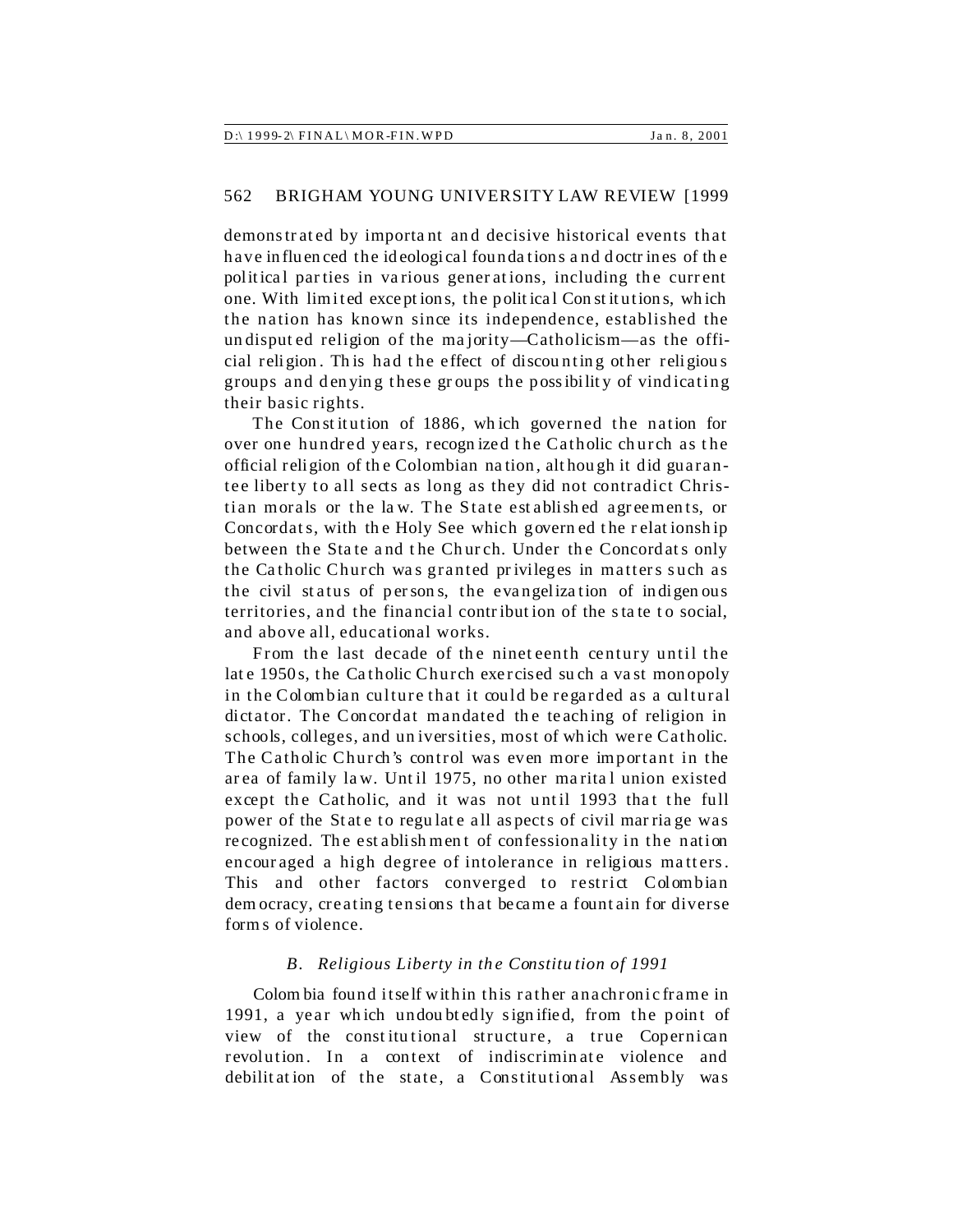| $D$ :\ 1999-2\ FINAL\ MOR-FIN. WPD | Jan. 8, 2001 |
|------------------------------------|--------------|
|------------------------------------|--------------|

convened for the purpose of drafting a new constitution. The Assembly involved sectors which had previously been excluded from important political decisions. The involvement of such diverse interests in the search for peace promoted the establishment of a new constitution which, for the first time, would adequately assure the existence of fundamental rights for all citizens.

All minority sectors that participated left their mark on this Constitution. The indigenous population wished to vindicate the right to ethnic autonomy. The artists sought to establish the right to culture as a fundamental right. The Evangelical Christians, the largest religious denomination next to the Catholic, demanded the just and necessary end to all discriminatory treatment against those not professing the majority religion. With these concerns in mind, the Assembly introduced Article 19, which states: "Freedom of religion is guaranteed. All persons have the right to freely profess their religion, and to disseminate it in individual or collective form. All religious confessions and churches are equally free before the  $law.^{"2}$ 

The text of Article 19 of the new Constitution considerably amplified the content of religious liberty. In effect, it not only established tolerance for the exercise of non-Catholic religions (which had been established in the Constitution of 1886), but it also clearly recognized religious liberty as a fundamental right.

Naturally, the delegates to the National Constitutional Assembly of 1991 took into account the democratic and pluralistic understanding that, in our time, religious activities extend to almost all aspects of life and that most, if not all, associations in a state will assert their claims for protection, tu telage, and judicial guarantees of equality and liberty.

In this manner, the new Constitution rejected recognition of the Catholic religion as a judicial-political option and adopted pluralism, or religious liberty, as the principle of social organization and civil configuration. The Constitution did not, however, establish a position of neutrality with respect to religious liberty. Rather, it established religious liberty as the norm which protects and promotes religion as a personal and

 $\mathcal{P}$ CONSTITUCIÓN POLÍTICA DE COLOMBIA art. 19 (Colom.).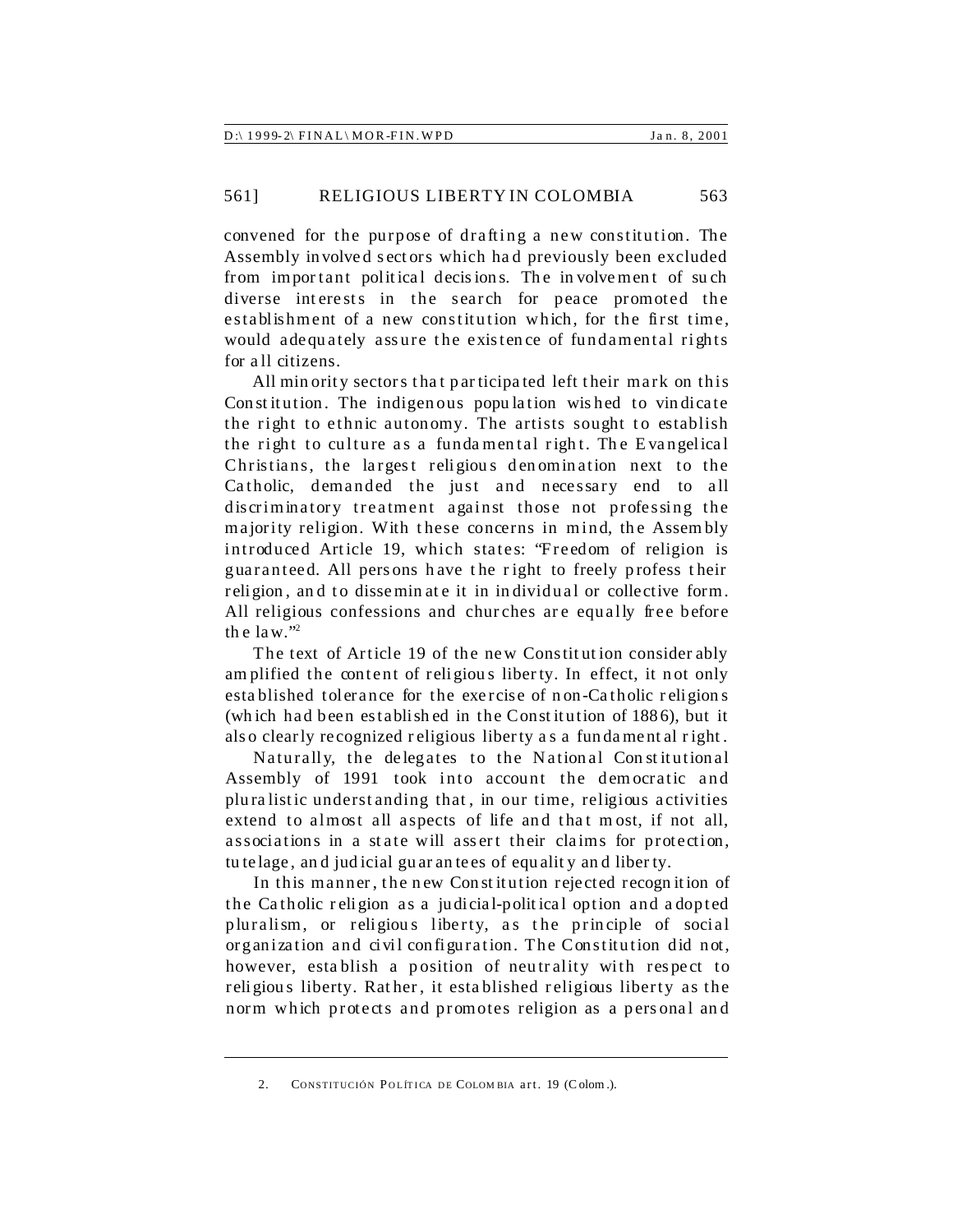|  | D:\ 1999-2\ FINAL\MOR-FIN.WPD |  |
|--|-------------------------------|--|
|  |                               |  |

social good, and assures, by virtue of the law and its specific judicial in st ruments, the validity of individual religious belief.

This commitment to new values embodied in the Con st it ution of 1991 engendered somewha t conflicting at titu des in the legislature and courts.

#### *C. Legislative Development in Religious Liberty Sin ce 1991*

With in the current regime of Colombian public law, there exist certain laws of special character which appear as an ext en sion of the constitutional regime. T hes e la ws have, among other things, developed human rights. Law 133 of 1994, wh ich I authored, is one of these special statutes; it is the only law since the 1991 Constitution that has concerned itself with fundamental rights.<sup>3</sup> Law 133 is based on the assumption that Colombia went from being a "confessional" state to being a "secular" state; "secular" by definition implies neutrality, im pa rtia lit y, a nd n o pos it ive or nega tive va lu ation of religion .

This law concerns itself exten sively wit h ext en ding r eligiou s liberty, establishing a common order for all religions and sects, a nd fixing a ba sic judicial fram ework for the var ious r eligion s and religious confessions. This judicial fra mework guar an tees that all persons, as in divid uals or communit ies of believer s, can de velop their religious activities freely, in an organized or spontaneous manner. The law also serves as a frame of reference for the regulation of various acts, functions, and responsibilities of the public administration, in relation to ch urches and r eligiou s con fes sions, pr in cipally in the m atter of recognizing the personal and special relation between the churches, confessions, and religious denominations and the sta te. It furth er compels judicia l r ecogn it ion of the a utonomy of churches and religious confessions.

Since religion is not merely subjective, it needs legal protection in the positive a rea of judicial autonomy as well as in the negative area known as immunity of co-action. The law thus establishes that no one can be (1) obligated to act against one's religious creed, (2) impe de d, wit hin the proper lim it s of this right, from acting in conformance with one's beliefs, or  $(3)$ persecuted due to one's beliefs. Each has the right to live

<sup>3.</sup> Law 133 of 199 4 (Col om .).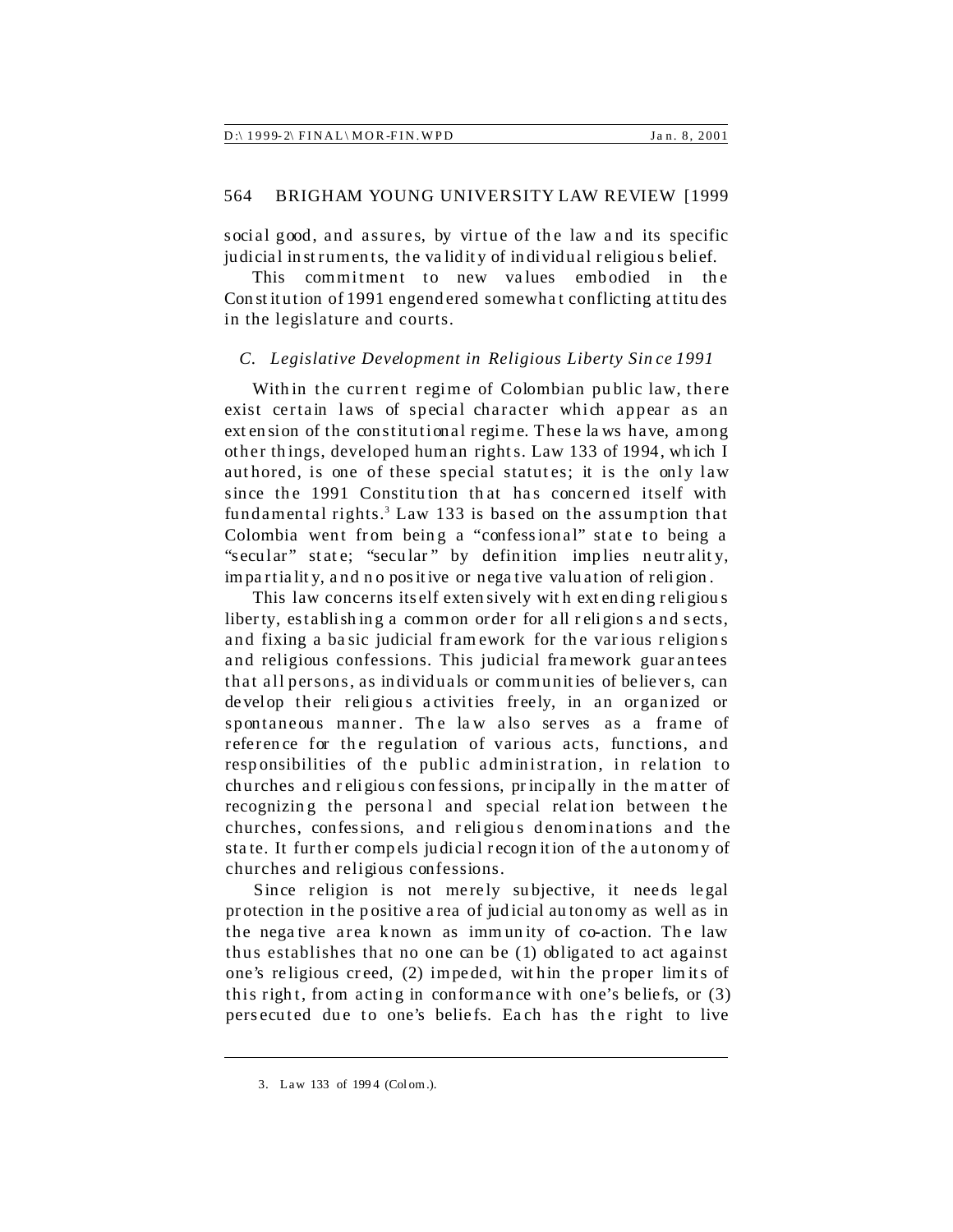| $D: 1999-2\ FINAL \ MOR-FIN. WPD$<br>Jan. 8, 2001 |
|---------------------------------------------------|
|---------------------------------------------------|

according to one's creed. These rights have constitutional foundation in Articles 15, 16, 18, 19, 20, 42, and 68 of the National Constitution.

Law 133 also regulates the liberty of sects, but only as it ties into religious liberty which comprehends a larger scope. Not only does the law concern itself with the subject of sects, the celebration of rites and practices, and the profession of a religion , but also with t he judicial pers onality of chu rches a nd confessions, the value of their rights relating to the civil status of persons , the s cope an d limits of the decisions of th eir int ern al bodies, the practices and teachings of churches, the conditions necessary to accredit the professional competence of their authorities, and the relations of each with the civil state. In Law 133, the cult of faith, in its various expressions, finds ample liberty for its existence and development. The law attempts to ensure that religious libert y guarantees the right of ind ividua ls to organize legal ent ities which pr oject th emselves in the orders that have been mentioned. Therefore, the statute<sup>4</sup> does not limit itself only to matters of belief, profes sion, or diffusion of individual or collective sects; it also addresses the organized existence of chur ches an d religious confessions as judicial persons with the capacity to produce legal effects in the normative,<sup>5</sup> fiscal, and civil public law. <sup>6</sup> The law also promotes cooperation of persons with these churches with respect to det ermin ed m an ifestat ions of liberty.

In this manner the legislature also emphasized the necessity of expressly establishing, outside the traditional and general regime of judicial persons, a judicial framework of religious liberty which would recognize in detail the phenomenon of the exis ten ce of religious ent ities, with element s different from other associations recognized under public law. It is therefore evident that the will of the legislature was to address the judicial regulation of religious liberty—as a normative element of constitutional rank—to assure the coexistence, equalit y, liberty, plur alism, h um an dignity, a nd

<sup>4.</sup> *S ee id.*

<sup>5.</sup> The term *normativo* in Colombian jurisprudence refers to regulations and general decrees that are obligatory to ever yone.

<sup>6.</sup> The terms *civiles, subjetiv os, de crédito,* and *real es* in Colombian jur ispru den ce refer to the cultural and social rights the individual has against encroachment by the government.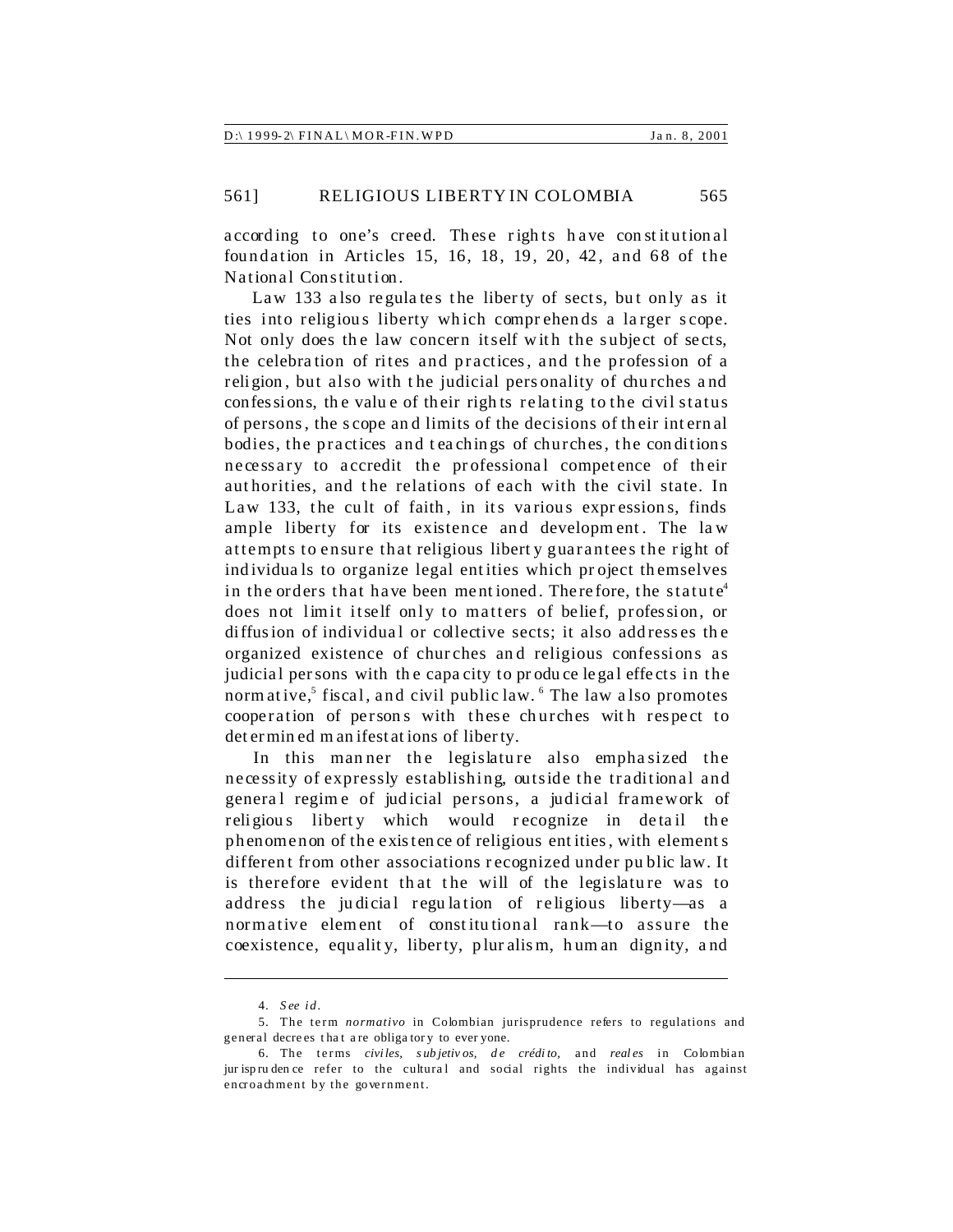beliefs of all persons who reside in the nation and to protect the freedom of sects and religion of all persons.

#### D. Judicial Developments in Religious Liberty Since 1991

Sharing the pluralistic and innovative spirit of the Constitution—in fulfillment of their function of Constitutional control through their pronouncements-the Justices of the Constitutional Court, established in Colombia in 1991, have introduced a profound change in the orientation of the Colombian establishment which had been traditionally characterized by its tendency to benefit the Catholic church and ignore the rights of religious minorities.

#### 1. Decision No.C-088 of  $1994^7$

Decision No. C-088/94 exemplified the profound change brought about by the Constitutional Court in light of the Constitution of 1991. In this decision, the court specified the scope of the fundamental right of religious liberty to ensure its effective application. In so doing, the court stated that religious liberty "is one of those rights that is indispensable, and that, under no circumstances, can it be ignored by public entities, since it projects itself to all dimensions of relations."<sup>8</sup> This implies the acknowledgment of religious liberty as an inherent human right which is irrevocable, inalienable, and nonnegotiable.

#### 2. Decision No. C-027 of  $1993^9$

Similarly, in Decision No. C-027/93, the court declared unconstitutional various articles in the Concordat with the Holy See because they limited the fundamental right of religious liberty, by failing to recognize the ideological, cultural, political, and religious pluralism existing in Colombia.<sup>10</sup> The Concordat, the court noted, did not recognize a great number of international human rights norms in matters such as (1)

<sup>7.</sup> Constitutional Court Decision No. C-088 (1994).

<sup>8.</sup> Id.

<sup>9.</sup> Constitutional Court Decision No. C-027 (1993) (analyzing the validity of the  $Concordat)$ .

 $10.$  See id.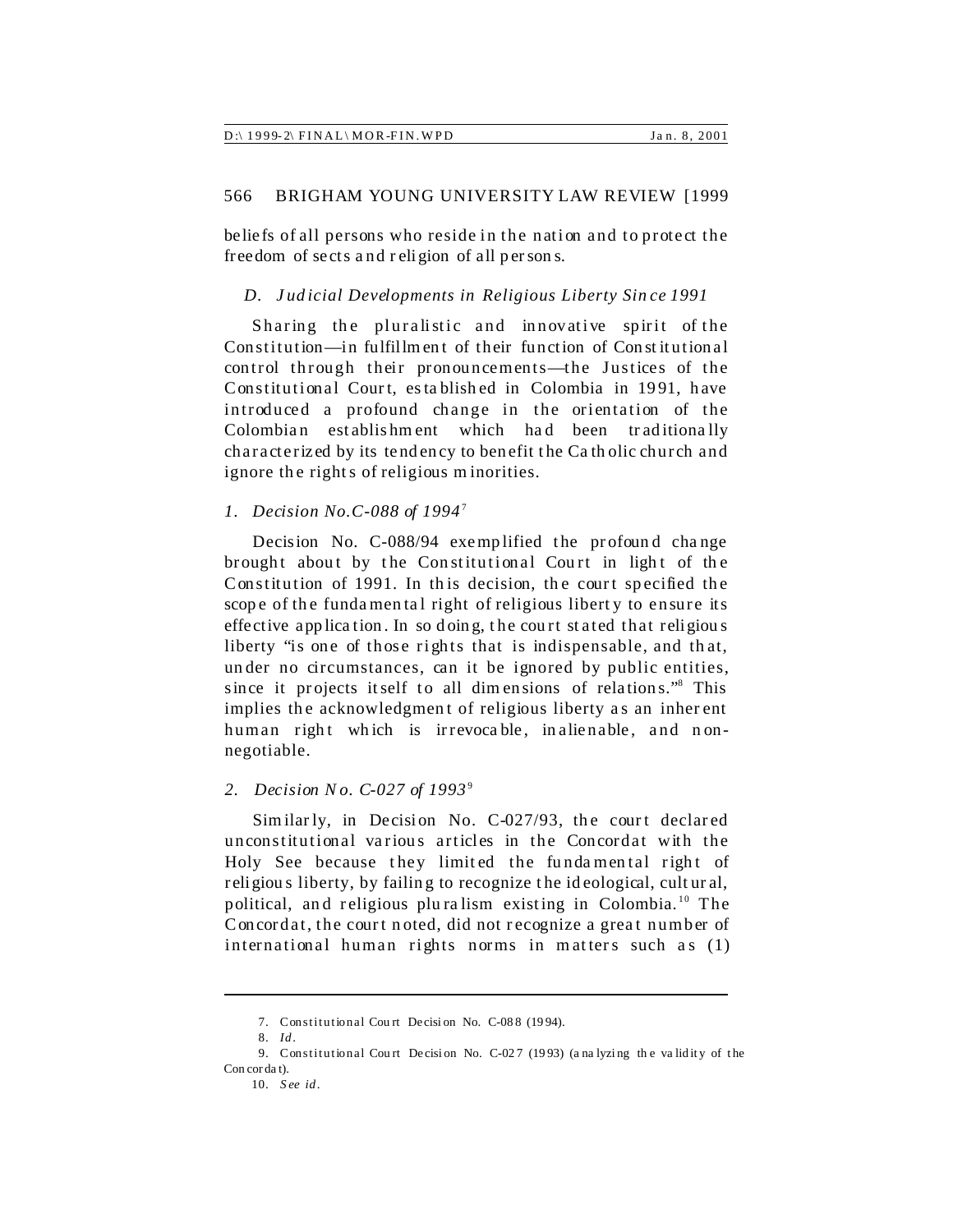|  | $D$ :\ 1999-2\ FINAL\MOR-FIN.WPD | Jan. 8, 2001 |
|--|----------------------------------|--------------|
|--|----------------------------------|--------------|

religious liberty; (2) equality of rights with respect to marriage (both during the marriage and in dissolution); (3) freedom to teach;  $(4)$  the autonomy, rights, and liberties of indigenous peoples; and  $(5)$  the right of military personnel to receive religiou s assistance according to their beliefs. The Concordat was also problematic in that it granted aid to educational cen ter s of t he Catholic Church.

### *3. Decision No. C-350 of 1994*<sup>11</sup>

In this decision the Constitutional Court declared Law 33 of 1927 to be unconstitutional, specifically inva lida tin g th e official de dication of Colombia to the Sacred Heart of Jesus. <sup>12</sup> Although the court recognized the importance of the Sacred Heart of Jesus, it stated that the "most extensive character of a particular religion does not imply that it can receive privileged treatment from the state; therefore, the Constitution of 1991 has conferred equal juridical value on all religious confessions, indepen den t of the number of believers it has."<sup>13</sup>

The constitutionality of the official establishment of Colombia to the Sacred Heart was plausible under the prior Constitution, which established the Catholic religion as the official religion of the nation and recognized it as an essential element of the social order. But the formerly official establishment of the Sacred Heart threatened the new constitutional order th at established a secular a nd plura listic sta te, foun ded on the r ecogn it ion of full r eligious liberty a nd equality among all religious confessions. An official consecration by which the state manifests a preference in religious matters is unconstitutional since it violates the equality among the various religions established by the Constitution. This discrimination against the other religious creeds is even clearer when one consider s that the conse cration is effectuated through the President of the Republic, who, according to Article 188 of the Constitution, is the symbol of

<sup>11.</sup> Con stitutional Court Decision No. C-350 (1994) (ana lyzing th e constitutionality of Law 33 of 1927 and Law 1 of 1952, which consecrated the Republic of Columbia to the Sacred Heart of Jesus).

<sup>12.</sup> Note tha t Law 1 of 1952 rat ified Law 33 of 1927. The im port an ce the people of Colombia ascribe to the Sacred Heart of Jesus is equivalent to the importance the people of Mexico give to the Virgin of Guad alu pe.

<sup>13.</sup> Constitutional Court Decision No. C-350 (1994).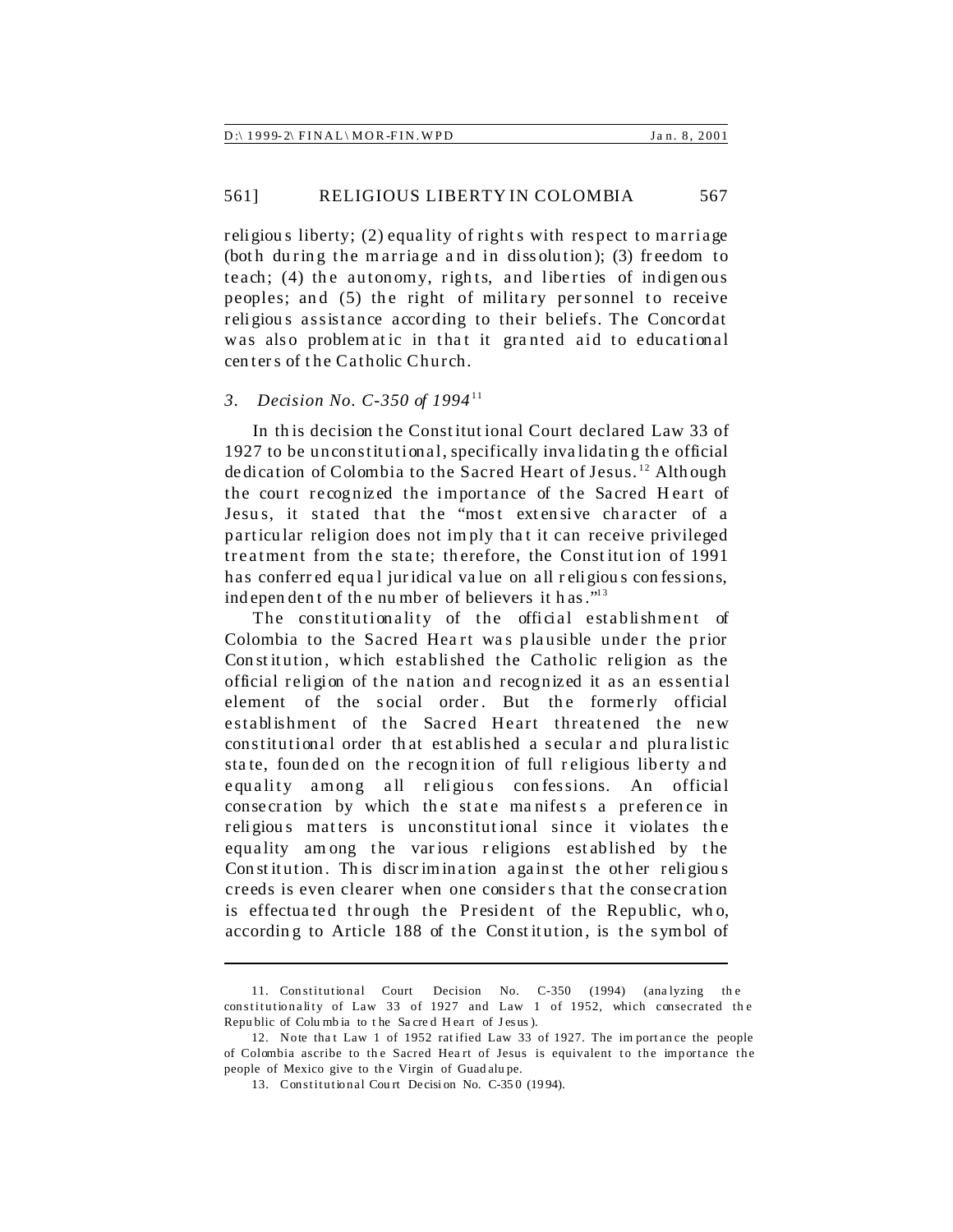national unity. This official consecration also fails to recognize the separation of church and state.

#### *4. Decision No. C-511 of 1994*<sup>14</sup>

Jurisprudence has also begun to est ablish lim its with respect to the exercise of religious liberty on matters such as conscien tiou s objection, which is one of the ma nifestat ions of freedom of conscience, related to other fundamental rights such as peace. In Decision No.  $C-511/94$ , the Constitutional Court declared that "the Political Con st it ution im pos es on Colombian s genera l and s pecific obliga tions in rela tion to pu blic force, and that generally, within the obligations of the person and citizen are found those of 'respecting and supporting the democratic authorities legitimately constituted to maintain national indepen den ce and integrity.""

The decisions of the Constitutional Court that have developed the theme of conscientious objection merit concrete recognition. As a general rule, all Columbians are required by law to perform military service.<sup>16</sup> Exceptions are listed by statute but do not in clude conscientious objection. The right to freedom of conscien ce does not necessar ily include t he positive establishment of a right to conscientious objection to obligatory military service. In this manner, the Constitutional Court establishes limits on the exercise of religious liberty; but these limits are subject to the following three postulates: (1) the presu mption mu st always be in favor of liberty in its maximum level, (2) the liberty to manifest one's religion or conviction may not be the object of more restrictions than those foreseen by the law, and (3) the possible restrictions must be established by the law, and must not be arbitrary or discretionary, as corresponds to a true State of Law.<sup>17</sup>

<sup>14.</sup> Constitutional Court Decision No. C-511 (1994) (ana lyzing th e constit ut ionalit y of La w 48 of 199 3).

<sup>15.</sup> *Id*.

<sup>16.</sup> *S ee* La w 48 of 1993 ; Officia l Decr ee N o. 204 8 of 199 3; *see also* Constitutional Court Decision No. C-511 (1994) (ana lyzing m an dat ory military service).

<sup>17.</sup> See Constitutional Court Decision No. C-088 (1994) (analyzing Law 133 of 199 4).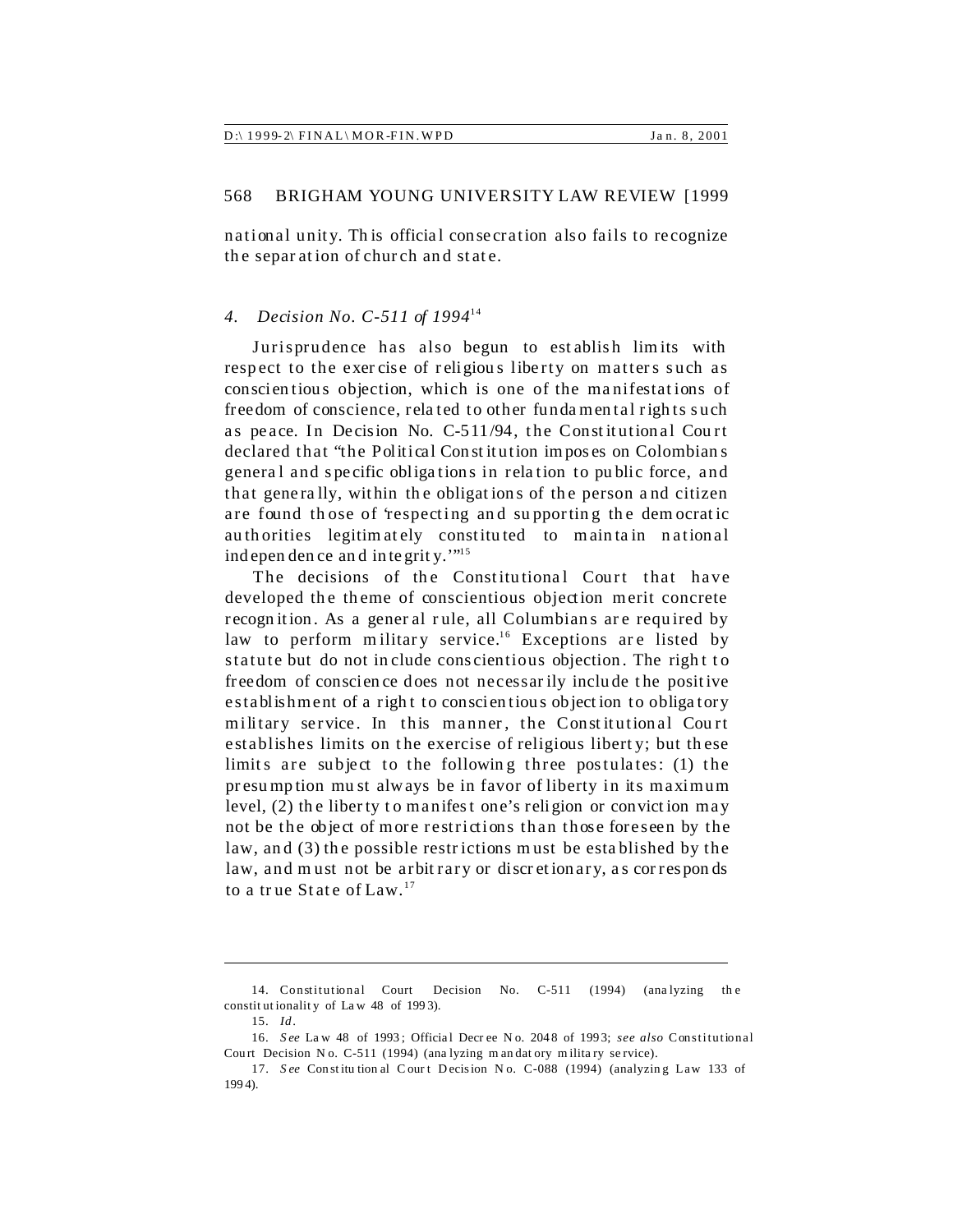## III. THE CONSTITUTION OF 1991 AND ETHNIC AND CULTURAL **PLURALISM**

At the same time that it establishes an am ple cat alog of fundamental rights, the Constitution of 1991 recognizes the mu ltiet hn ic nature of the Colombian nation by adopting the principle of respect towards cultural an d ethnic diversity. In this setting, the Colombian state has admitted the importance and the immediate necessity of recognizing and guaranteeing the existence of cultur ally diverse communities as an essential element of their conservation. Thus, the State permits individuals and groups, in the words of the Constitutional Court, "to define their identity, not as citizens in the abstract sense of belonging to a territ orial society and governing state, but an identity based on concrete ethnic and cultural values."<sup>18</sup>

The constitutional provisions recognize the rights of in digen ous peoples. Indigenous territories are governed by councils composed and regulated according to the usage and customs of their communities; these enjoy autonomy in the management of their interests. According to the mandate of Article 68, members of ethnic groups shall 'have the right to s chooling that respects and develops their own cultural iden tit y."<sup>19</sup> The auth orities of indigenous peoples are allowed to exercise jurisdictional functions within their ter ritory in accordance with their own norms and procedures, as long as they are not contrary to the Constitution and the laws of the republic.<sup>20</sup> To integrate the Senate of the Republic, an additional two senators were elected in a special national vote by indigenous communities.<sup>21</sup> The state also recognizes and protects the ethnic and cultur al diversity of the Colombian nation.<sup>22</sup> Additionally, while the Constitution recognizes Spanish as the official language of Colombia, it also recognizes the languages and dialects of indigenous groups as official languages in their territories.<sup>23</sup> Similarly, instruction in

<sup>18.</sup> Constitutional Cou rt De cisi on No. T-34 2 (19 94).

<sup>19.</sup> CONSTITUCIÓN POLÍTICA DE COLOMBIA art. 68 (Colom.).

<sup>20.</sup> *S ee id.* art . 246.

<sup>21.</sup> *S ee id.* art . 171.

<sup>22.</sup> *S ee id.* art . 7.

<sup>23.</sup> *S ee id.* art . 10.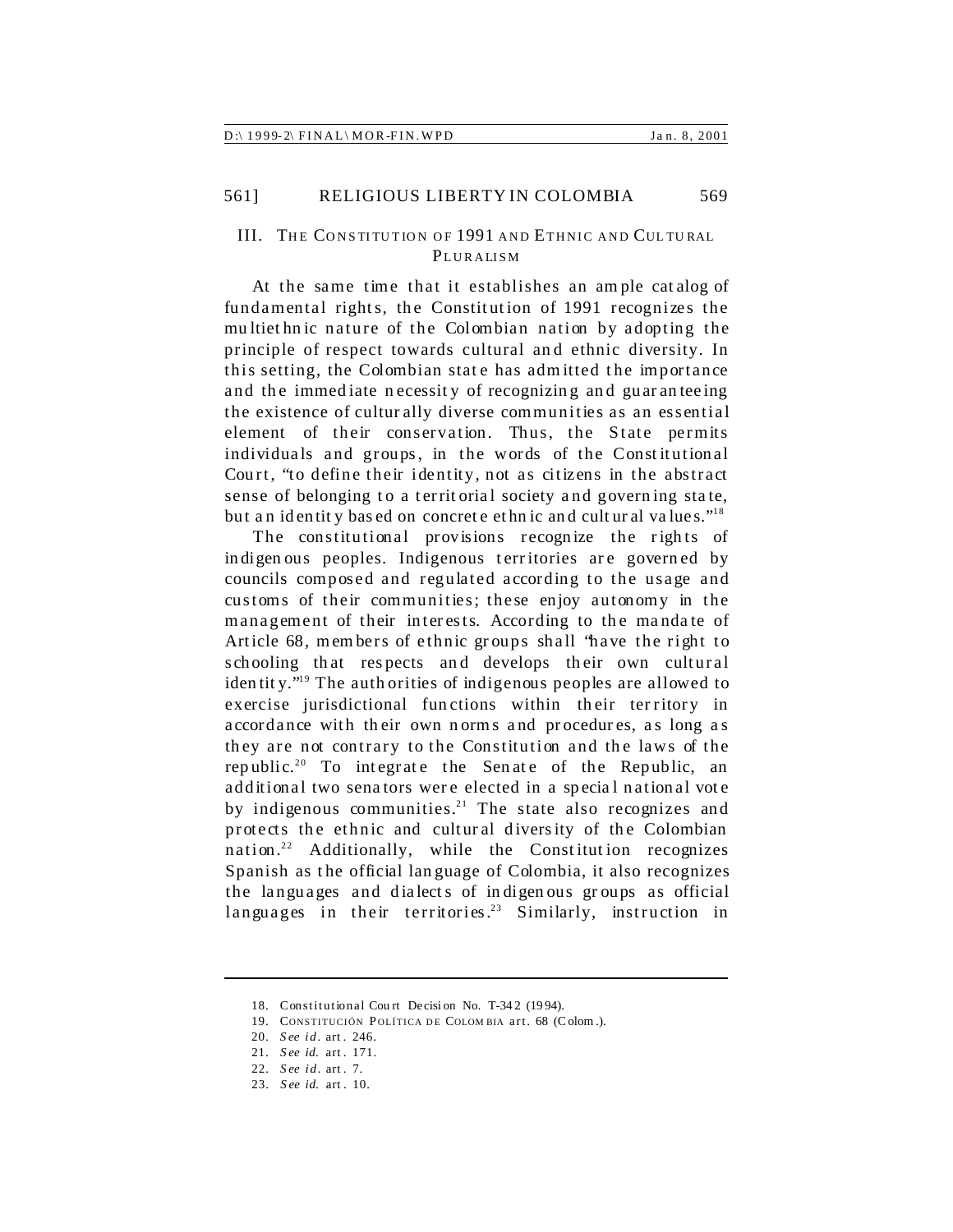|  | D:\ 1999-2\ FINAL\MOR-FIN.WPD |  |
|--|-------------------------------|--|
|  |                               |  |

communities with their own linguistic traditions will be bilingual. $^{24}$ 

These provisions, which are without precedent in Columbian constitutional history, guarantee the autonomy of, and respect for, indigenous communities. Any interference in their customs, cultural values, or autonomy becomes a violation of these constitutional rights.

IV. CONFLICT BETWEEN THE RIGHT TO RELIGIOUS LIBERTY AND THE RIGHT TO CULTURAL AND ETHNIC DIVERSITY

By confirming the recognition of the cultural and ethnic diversity of the Colombian nation, the Constitution of 1991 continues to guarantee indigenous people and other diverse communities the rights granted to other citizens, and thereby prohibits any form of discrimination against them. Respect for cultural and ethnic diversity implies the coexistence, in the same normative document, of two complementary yet distinct realities—the rights of individuals and the rights of groups to be different. This coexistence may create a point of tension when, for example, the right to religious liberty and the right of cultural and ethnic identity conflict with each other. Several cases involving conflicts between these rights have had to be resolved by both the Constitutional Court and by ordinary judges.

## A. Conflict Between State-Endorsed Catholic Preferences and the Rights of Cultural and Ethnic Minorities

A constitutional challenge was brought against an article in the 1974 Concordat between the Catholic church and the Colombian state.<sup>25</sup> The article granted special permission to the Roman Catholic Church to form a Permanent Commission (composed of the Prelate of the Episcopal Conference and public officials of the national government) to develop and oversee the progressive human and social development of indigenous peoples. The article was claimed to be unconstitutional because it violated the constitutional rights of ethnic minorities and their communities as recognized in the Constitution of 1991.

<sup>24.</sup> See id.

<sup>25.</sup> See Constitutional Court Decision No. C-027 (1993).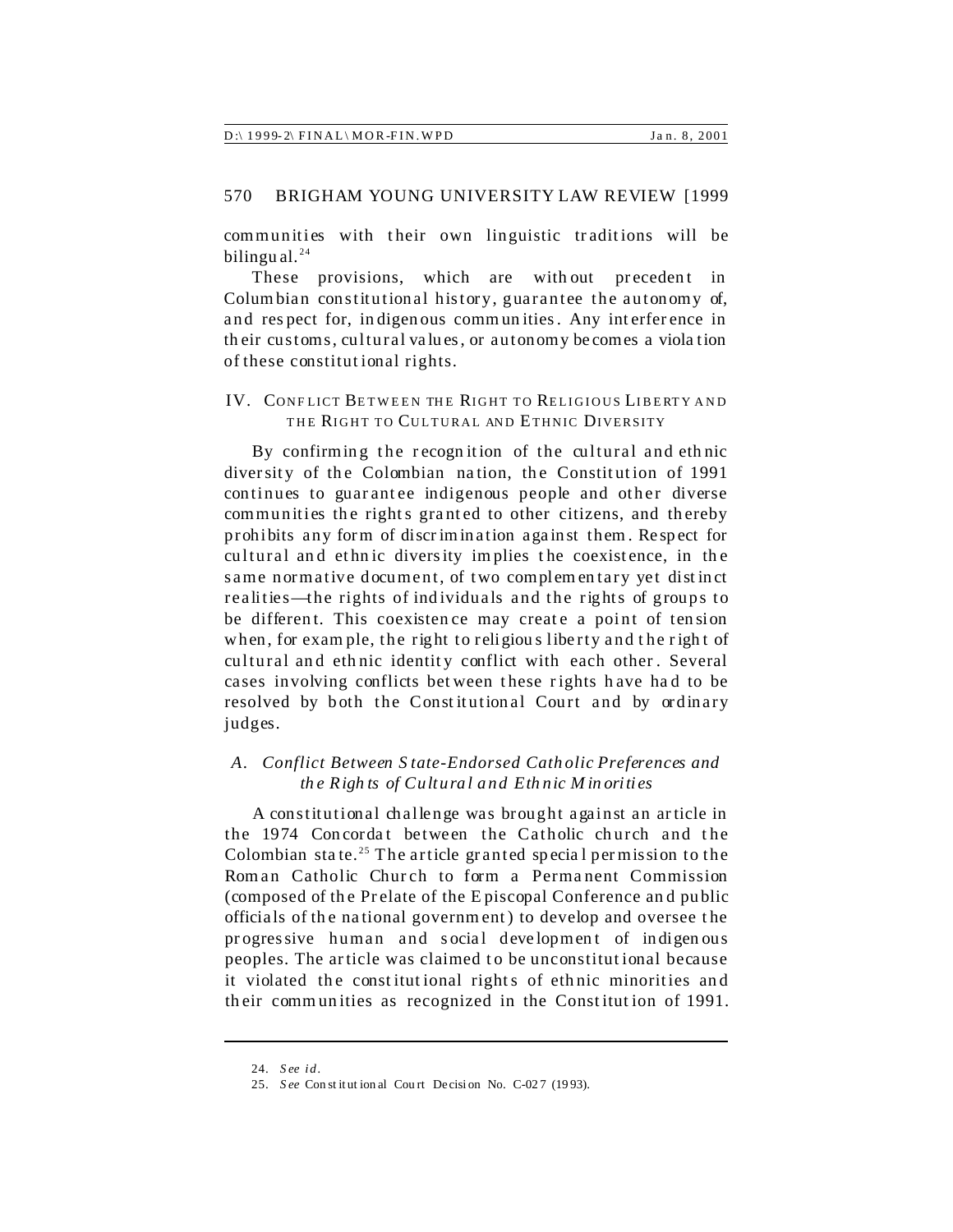Specifically, the Constitution protected the right to self determination, in other words, the right to autonomy. Additionally, it was alleged that the article did not recognize cultural and ethnic diversity, nor the inherent rights of indigenous communities.

The court declar ed this ar ticle unconstitutional, considering that

in the face of such categorical ordinances of the new

Con stitu tion in favor of indigenous peoples, one cannot adjust the postulates of Article VI, which prescribes that the same be su scep tible to a special can onic regime, and does not conform to the liberty of sects, which allows all persons the free pr ofess ion of their religion and places all religious confessions on e qual footing of liber ty b efore the law.<sup>26</sup>

## *B. Other Conflicts*

Other conflicts have arisen between evangelical religions and indigenous communities regarding the conversion of members of these communities to these religions. As a first prem ise, one must understand that within the political, social, cultural, and economic context of the nation, there are two groups that are considered minorities: evangelicals and in digen ous peoples. When the rights of both of these minority groups conflict, const itut ional norm s become u nclear.

#### *1. Court Decision No. T-342 of 1994*

For exam ple, in one case, thirty-two members of an Arhuaca indigenous community who had converted to an Evangelica l church sought protection from the indigenous community to which they belonged because they were being subjected to ill treatment, att acks, dislodging, strippin g of biblical texts, an d closure of their t emple by in digen ous a ut horities. The in digen ous council, the authority recognized by the state for in digen ous protection, ultimately detained five indigenous evan gelical members for a week. The thirty-two members sought a judicial order protecting their religious liberty and gra nt ing t heir pastor free a ccess to indigenous territ ory.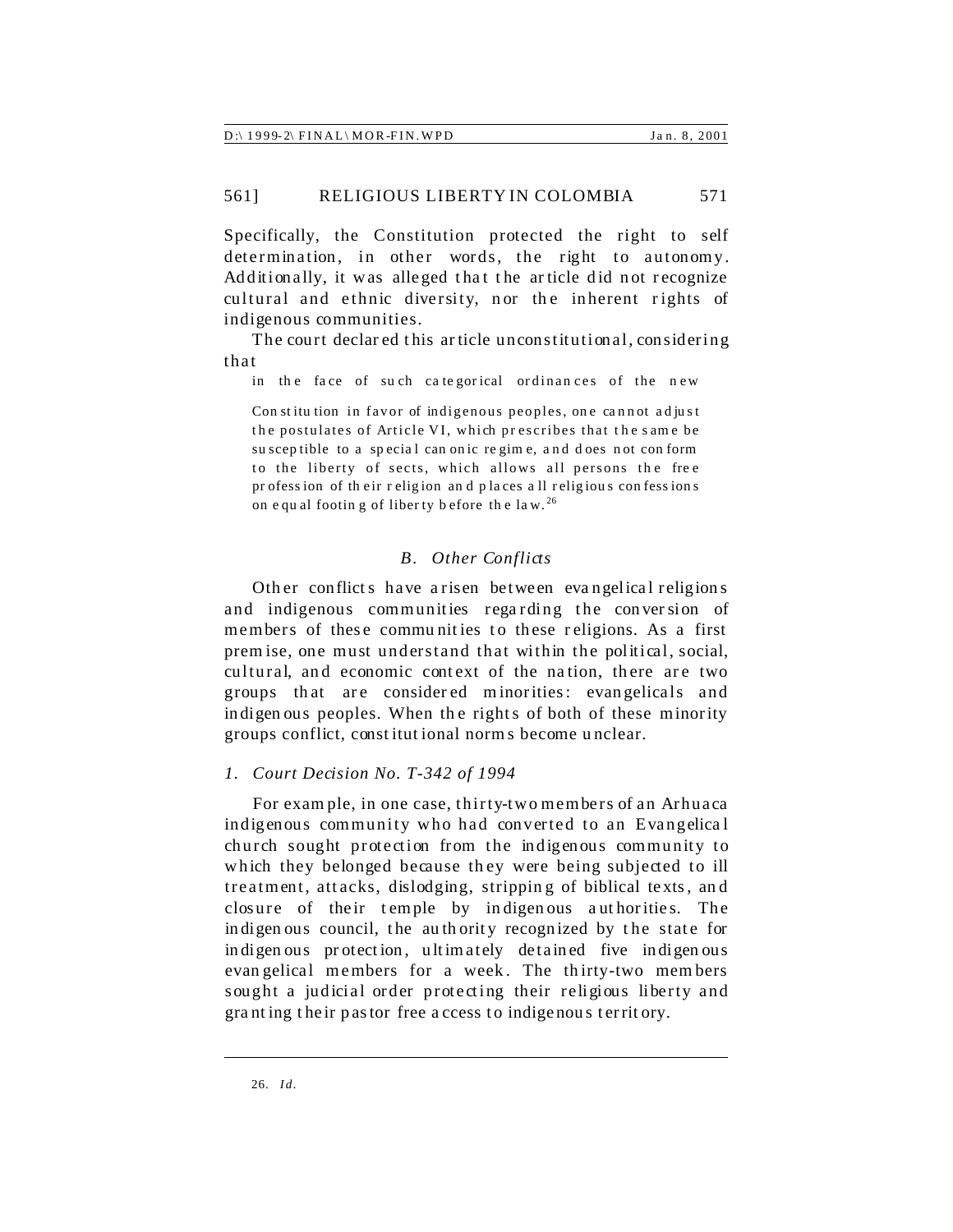| $D$ :\ 1999-2\ FINAL\ MOR-FIN. WPD | Jan. 8, 2001 |
|------------------------------------|--------------|
|                                    |              |

The indigenous authorities claimed that they were allowed to prohibit the presence of evangelical past ors because they were threatening the tradition al Ma mo religion and indigen ous culture by prohibiting their members from participatin g in "poporo," "ayo," traditional marriage ceremonies, funeral ceremonies, and tr aditional "asegura nza s."<sup>27</sup> In other words, the presence of the pastor was disrupting their cultural homogeneity and destroying their religious tradition to the point that the indigenous commun ity was being confronted and divided between traditionalists and evangelicals.

The judge of the Superior Tribunal of the Judicial District of Valledupar, followin g t he precede nt of the Const it ution al Court, noted that "the culture of indigenous communities corresponds to a way of life that condenses in a part icular manner of being and acting in the world, constituted in part by values, beliefs, attitudes and knowledge, which if it were canceled or suppressed, and this may occur, the environment would suffer severe deterioration which would induce its disesta blishmen t an d even tu ally ext inction."<sup>28</sup>

If it is clear that religious liberty is a fundam ental right, it is no less clear that the right of ethnic and cultural diversity recognized in the Constitution of the Colombian nation<sup>29</sup> is a fundamental principle espoused in the jurisprudence of the Columbian republic. Columbia, having an eminently dem ocrat ic, part icipat ory, and plura listic char acter, th us gra nt s in digen ous communities the fundamental right to ethnic, cultural, and s ocial int egrity. Th is right mu st be pr otected by a constitutional judge when she determines, by virt ue of an alysis of the stipulated facts, that the right requires an act of guardianship.

When fundamental constitutional rights are at risk, those that protect racial and communal unity must prevail. Even

<sup>27.</sup> These ter ms a re pr oper exp res sions of indigenous la ngu ages of Colombia. *Poporo* is a cylindrical bowl in which indigenous peoples mix crushed coca leaves with ash to form a sacred mixture used in ce remonies and religious rites. Ayo is a spiritual guardian of children, women, and the elderly. *Aseguranzas* are portable objects made from th read woven from roots or from wool. They come in various colors and patterns and are the tangible representations of agreemen ts, pacts, and covenan ts between the gods of the indigenous peoples and mortals.

<sup>28.</sup> Court Decision No. T-342 (1994).

<sup>29.</sup> CONSTITUCIÓN POLÍTICA DE COLOMBIA art. 7 (Colom.).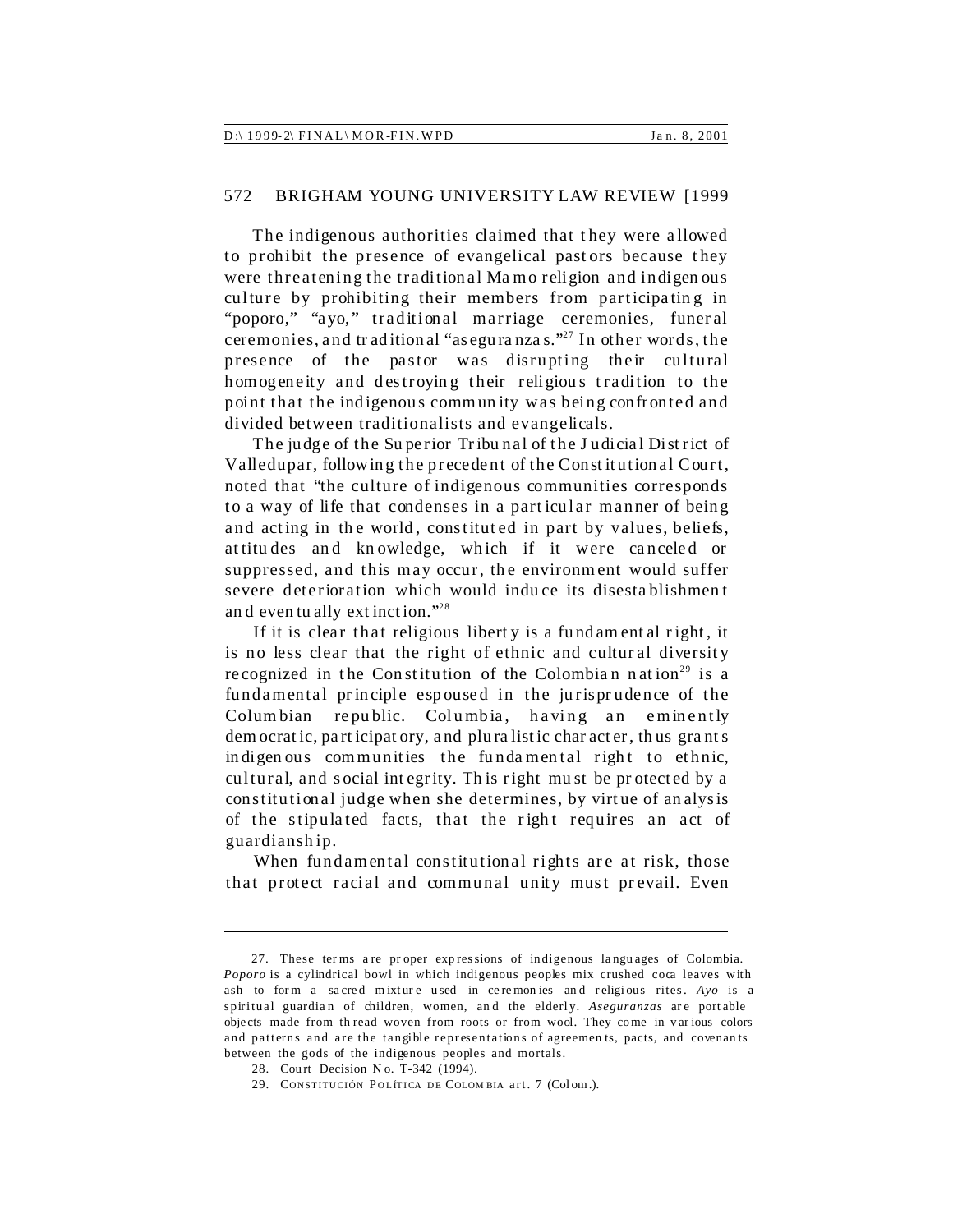| $D$ :\ 1999-2\ FINAL\ MOR-FIN. WPD |  | Jan. 8, 2001 |
|------------------------------------|--|--------------|
|------------------------------------|--|--------------|

more, these rights enjoy the special protection of the state if they are founded on the respect and development of cultural identity and autonomy of indigenous communities, which are not only allowed the exercise of jurisdictional functions, but also the exercise of substantive and procedural norms.

Granting a past or free access to indigenous territories for the purpose of performing religious practices different from traditional ones would ignore the free autonomy of in digen ous commu nities. It is possible that indigenous commun ities could change their religion in conformity with their own regu la tion s and convictions, but this should occur of their own initiative. Such changes should not be engineered by persons who are not aware of the tr aditional conscience of indigenous peoples, a nd who, while pret ending to change th eir "prim itive status," end up destroying their beliefs and faith, or even worse, creating conflict s due to pr esen ta tion of principles th at contr adict their religious identification.

Religiou s freedom is r ecognized when it is exercised by a ny individual indigenous person in places outside the indigenous community; th is implies a respect for the traditional order and the collective property of the community. In other words, although the ability of an individual to change religion is guaranteed, it is accompanied by the obligation to realize the new religious practices outside the terr itory of his former religiou s community in order to protect and respect the cultural iden tit y an d integrit y of tha t comm un ity.

#### *2. Constitutional Court Decision No. T-257 of 1993*

Through Decision No. T-257/93, the Constitutional Court resolved an action brought by an Evangelical Association, den ominated New Tribes of Colombia, which appealed the denial by the Administrative Department of Civil Aeronautics and the Division of Indigenous Affairs of the Ministry of Government, of a request to obtain a definitive permit for the operation of an *aeródrom o* in Yapima.<sup>30</sup>

The Association of New Evangelical Tribes of Colombia (hereina fter "Associa tion") has had as its purpose the

<sup>30.</sup> An "*aer ódr om o*" is an airstrip. This specific case deals with the installations needed to land small planes, such as for the military.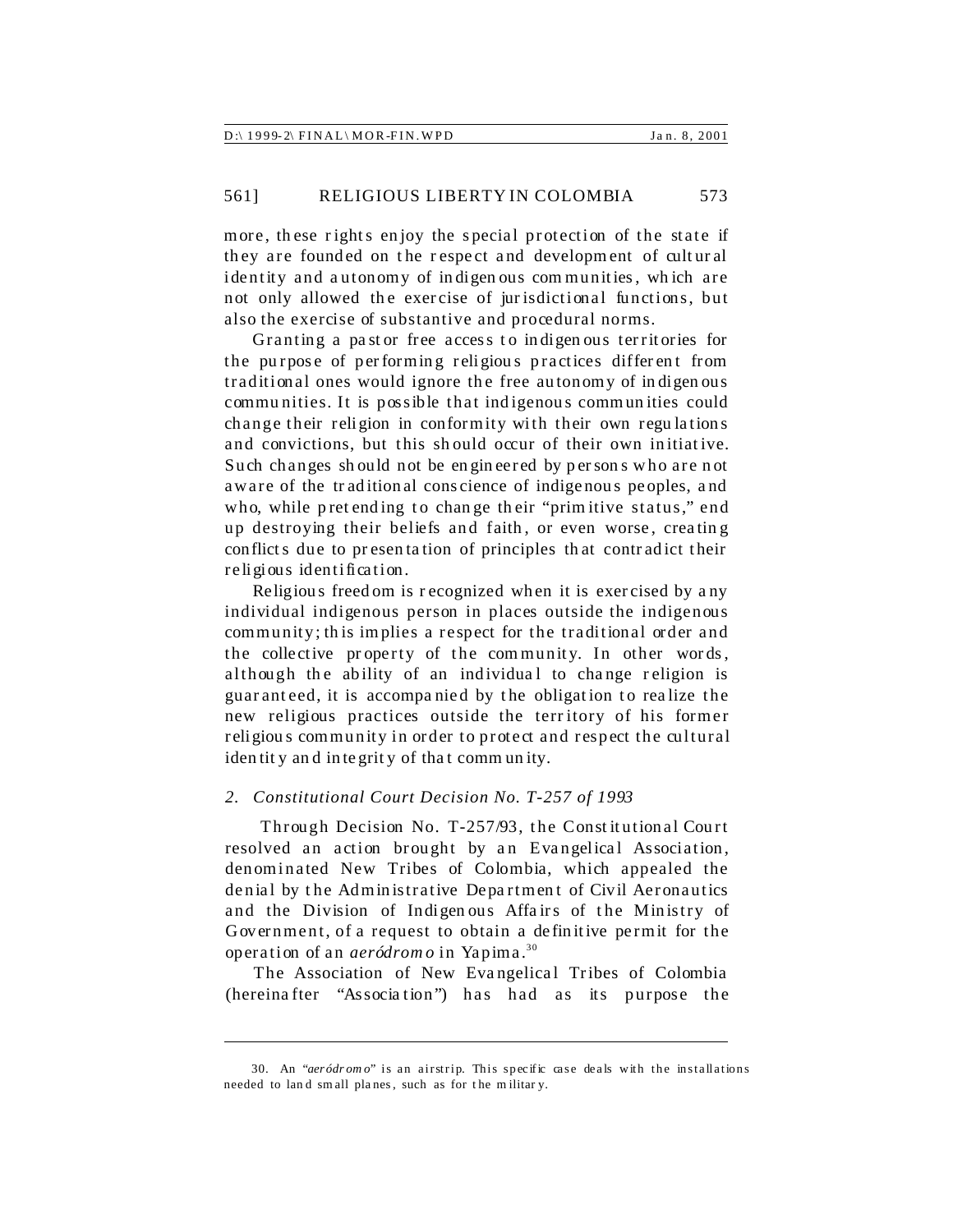| $D:\langle 1999-2\rangle$ FINAL $\langle MOR-FIN.WPD \rangle$<br>Jan. 8, 2001 |
|-------------------------------------------------------------------------------|
|-------------------------------------------------------------------------------|

promulgation an d diffusion of the evan gelical gospel among in digen ous tribes since 1967. In order to accommodate the Association's purpose, the government has granted the necessary permits to proselyte in indigenous territories. In response to a request by the Association, the Chief of the Judicial Office of Civil Aeronautics argued that under the Constitution of 1991, the right of circulation was limited by private property rights. According to the INCORA Resolution,  $31$ the portion of the territory to be occupied by the Yapima airstrip was indigen ous land. Therefore, under the Constitution of 1991, the Association wa s r equir ed to obt ain the per mission of the Yapima comm un ity to obtain t he opera tion per mit . The Ass ociation argued that the denial of the permit violated principles of judicial equality and resulted in discrimination based on nationality and religion by restricting the right to dissemin at e religion, the right of petition, and the right of free circulation through the national territory.

The Constitutional Court first considered that a piece of in digen ous land is not a territorial entity but rather a form of collective property. The basis for treating indigenous land as collective propert y developed from var ious ar ticles of Covena nt Num ber 169 of the International Labor Organization, to which Colombia is a signatory. Covenant Num ber 169 ga ve indigen ous peoples the right to participate in the management and conservation of the natural resources in their lands.<sup>32</sup> Therefore, the new Constitution confirmed the right of private property of indigenous peoples over their lands.

The Court noted that the political and judicial autonomy granted to indigenous commun ities by th e Const itution needed to be exercised within the strict parameters est ablished by constitutional text and in accordance with the commu nities' usage and customs, as long as they did not contradict the Constitution or the law, and in a form that ensures national unity. From this, the Court concluded that the denial of the definitive permit for the operation of the Yapim a a irstr ip did

<sup>31.</sup> Colombian Ins tit ut e for Agra ria n Refor m.

<sup>32.</sup> *S ee* Inte rna tional Labor Organ ization (I.L.O.), no. 169, art. 15.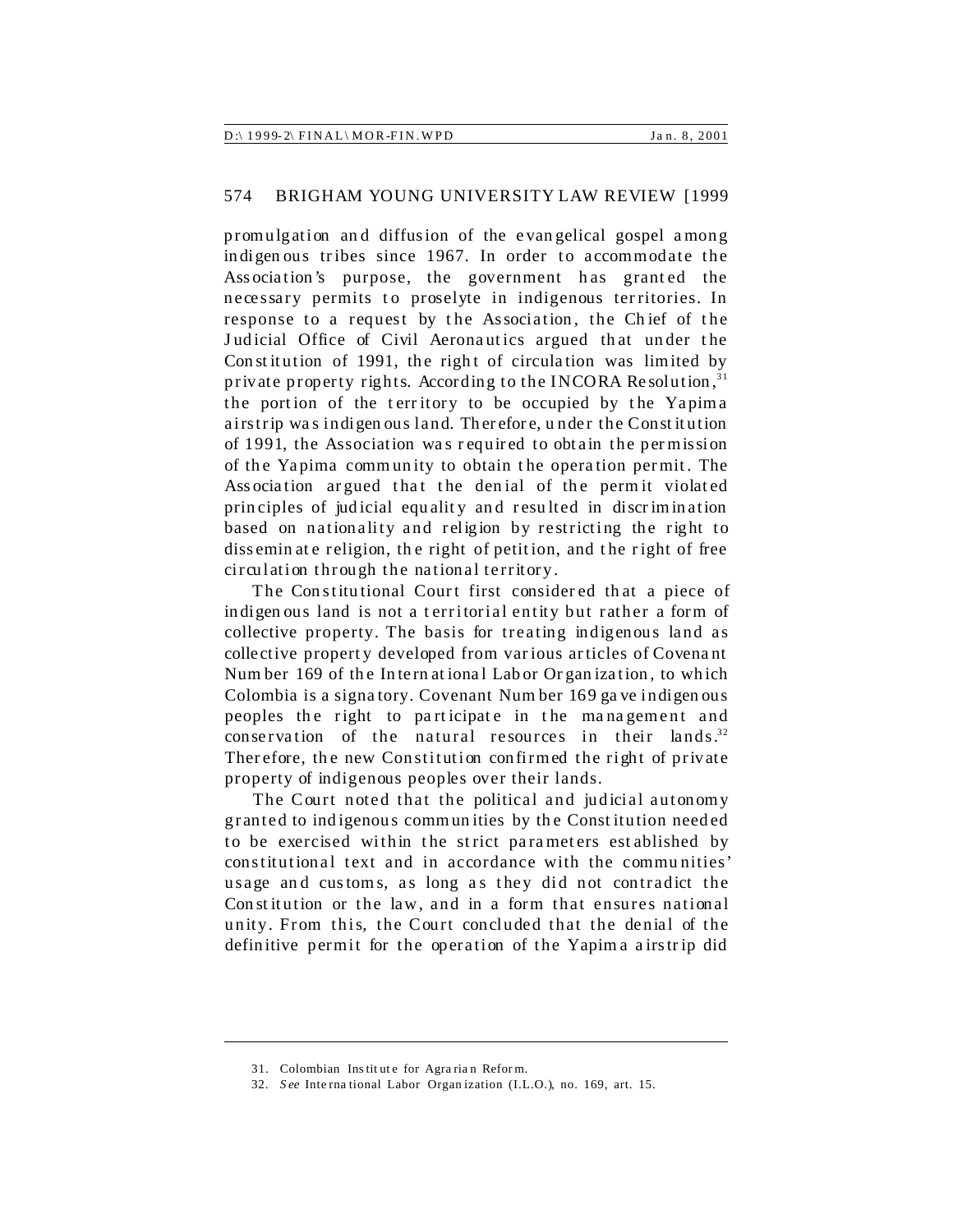not harm or threaten the fundamental rights of circulation,<sup>33</sup> equality,<sup>34</sup> or religious liberty<sup>35</sup> of the Association.

#### *3. Constitutional Court Decision No. T-342 of 1994*

The Constitutional Court came to a similar conclusion in Decision No.  $T-342/94$ <sup>36</sup> In this decision, two citizens, acting as agents of the indigenous community of "Nuk ak-Maku," requested that their right of cultural and ethnic diversity, esta blished and recognized in the Constitution, receive protection and that the court order the Association to leave the "Laguna Pabon," in the Territory of Guavire, and cease the religious a ctivities t hey ha d developed with in t ha t comm un ity.

To show that the activities developed by the Association of New Tribes of Colombia in the referred place created an irregular situation and violated the fundamental rights of the "Nu ka k-Ma ku," the petitioners presented as facts and conside ra tion s t he followin g:

Am ong the fundamental characteristics of the Nukak way

of life is their organization into small nomadic bands that range in size between six and thirty per sons, united by blood ties, affinity or alliance. The bands disperse them selves according to water sources, concentration of vegetable species for fruit gathering, and hunting and fishing sources. There are no class divisions or private property rights; the exchange of goods takes place in the form of reciprocity. The political org an ization does not entail monolithic legal or governmental structures, [and] misbeh avior is controlled according to norms of cus tom wh ich a re set by socia l sa nction an d t he a uth orit y of a chief of the band or traditional leader, recognized by experience, prestige or age.

Myth, ritual, chant/song, music, dance, painting, shamanism and traditional medicine are expressions of the spir itual world. The instruments and techniques of hunting and fishing, pottery, weaving, construction of temporary shelter and tools, are part of the technological and material in ven tion that allows th em to ob ta in wh at is n eces sa ry for equilibrium, su rvival and regeneration. The population,

<sup>33.</sup> See CONSTITUCIÓN POLÍTICA DE COLOMBIA art. 24 (Colom.).

<sup>34.</sup> *S ee id.* ar t. 13.

<sup>35.</sup> *S ee id.* art . 19.

<sup>36.</sup> Constitutional Cou rt De cisi on No. T-34 2 (19 94).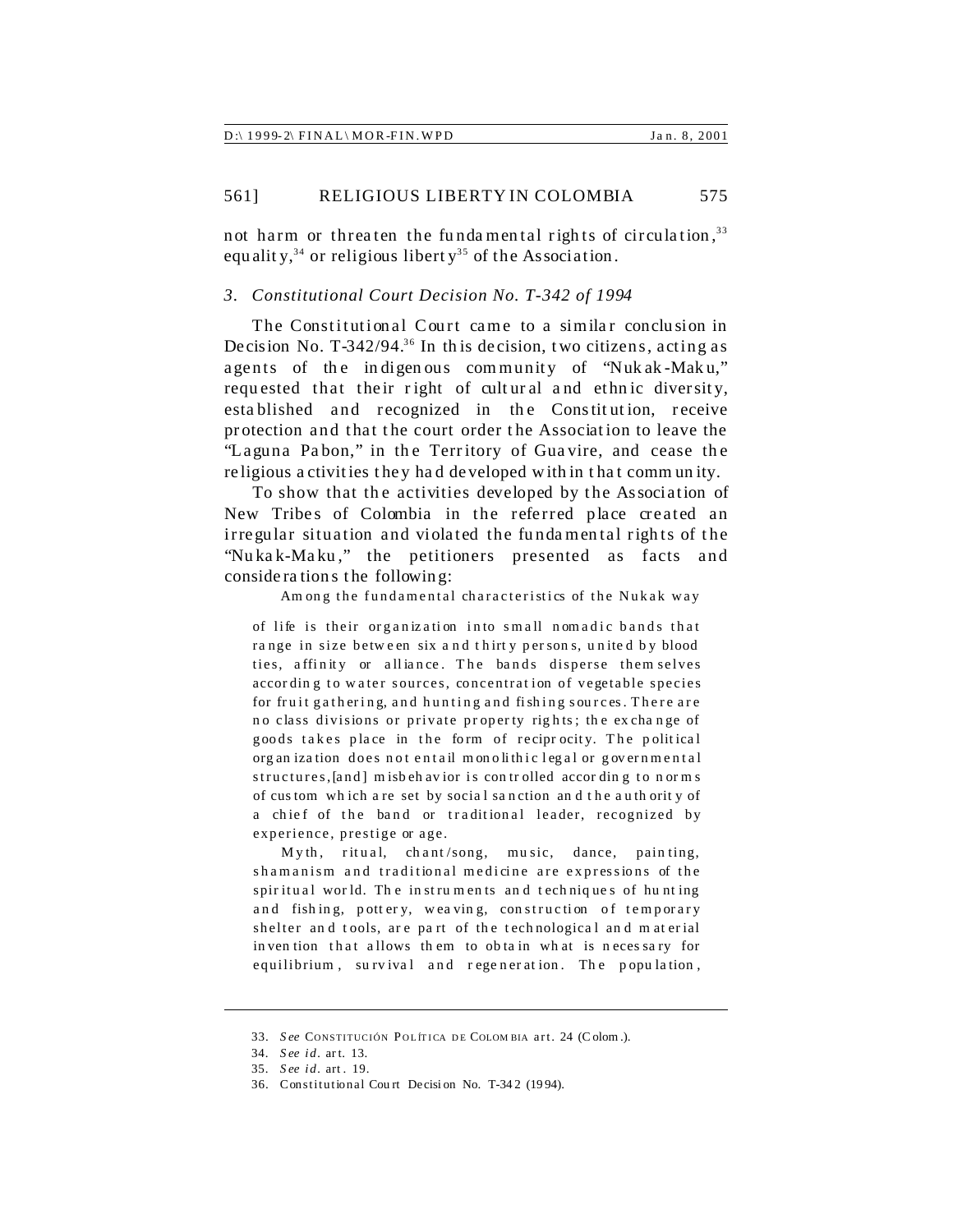|--|

estimated by the informants of the region, entities and m ission aries, is estimated to be between 700 and 1000 individuals, but th e number of ba nd s, th eir dist ribut ion w ith in the territory, and other details about their way of life and h e a lth condition are unknown.

The Association of New Tribes of Colombia has been carrying out an intensive labor for alm ost fifteen years  $\dots$ . In "Laguna Pabón," the center of the Nukak-Maku territory, they have established an airplane landing strip and permanent homes. From there they developed programs for health, education, lan guage, ethn ography, and religious proselyting. By donating tools, food, and medical supplies, they generate dependence and settling of groups in the area, creating a situation of social impact and over exploitation of natural resources. In "Laguna Pabón," bands settle for unusual am ounts of time, even though in normal travel they would avoid the area due to territorialism, affinity or alliance. The consequences are measured by the relaxing of the protocol interrelations, exchanges, and territorial occupation; the de ple tion of natural resources, concerning the risk of getting diseases from other segments of the group, and a dynamic growing dependen ce on m issionar ies.<sup>37</sup>

The Association of New Tribes of Colombia an swer ed in regar d to the s edent ar ization of th e "Nuk ak-Mak u" that due to the difficulties in promoting the labor of religious

conv er sion of th e Nuka k, t he m ission ar ies de velop th e str ategy of gra du ally ins tiga tin g cen tr aliza tion an d se tt ling of the group through the adoption of stationary gardens. They e n cou ra ge sow in g a nd h ar ves tin g by m ak in g donat ion s of plantain, corn and yu cca seeds, as well as of tools, in exchange for personal services ranging from the maintenance of gardens to the linguistic collaboration to learn the language. $38$ 

The agents of the tribe further argued that the Association of New Tribes

exercises an u nconstitutional "religious proselytizing" scheme; in the written demand they claim, 'In regards to the mission aries, the manner in which they facilitate the as similation of evangelism by the indigenous people is by comprehending abstract levels of thought after a profound

<sup>37.</sup> *Id.*

<sup>38.</sup> *Id.*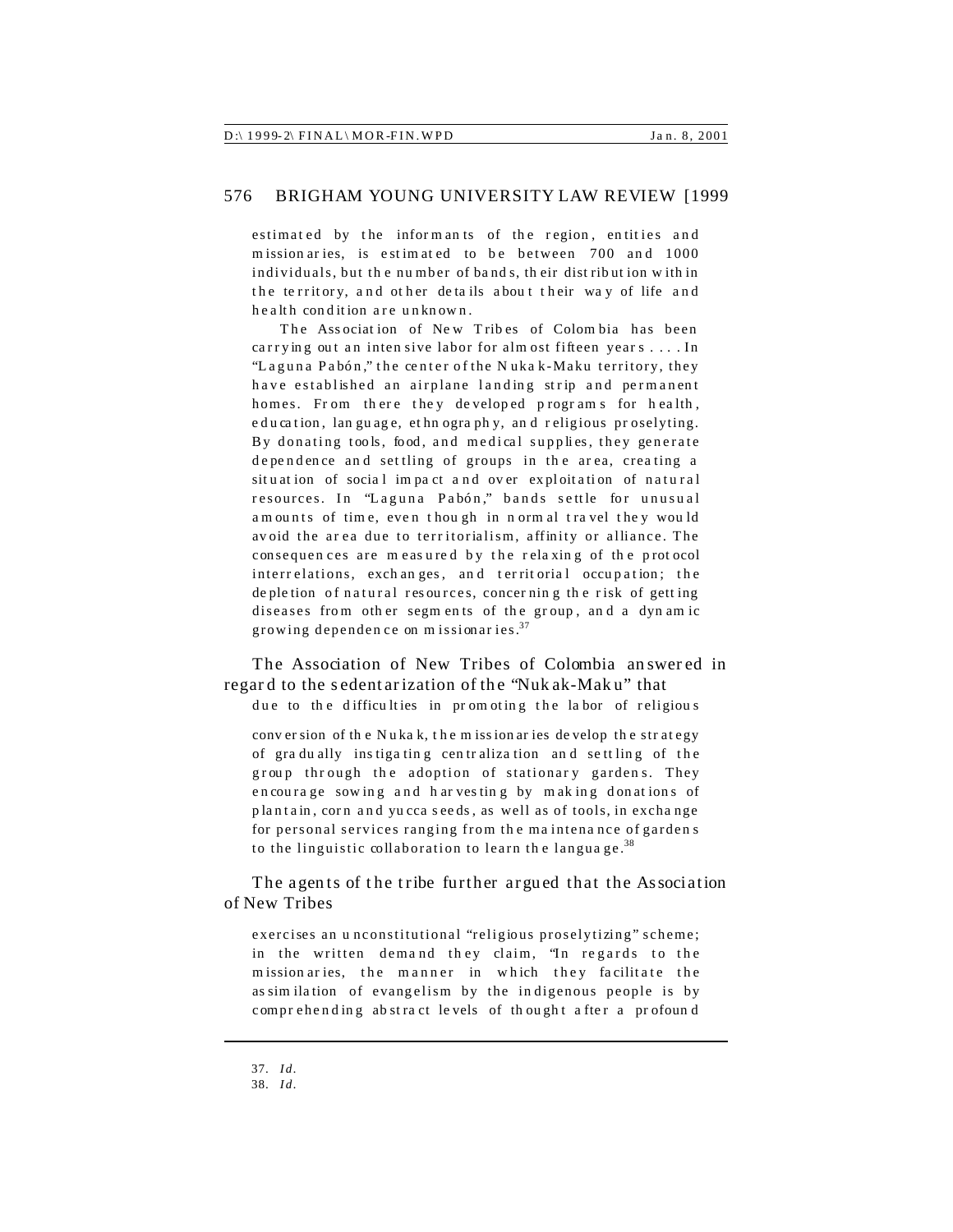study of the native language. With this argument they try to create a non-traum atic assembling between their dogma and the Nukak cosmogony, and to guarantee the harmony between the two thoughts with out loss of the cultural values they are interven ing.

For evangelical missionaries, mythology, ritual, dance, the use of psycho-tropic substances an d our m edical tra ditions ar e considered pagan and sinful. The notion of evil is introduced with the figure of a punishing God. Heaven and hell are categories used as leverage to recklessly get indigenous peoples to gradually deny their customs and even tually de velop a feeling of emba rr assm en t a nd re pu gn an ce for t he ir history.<sup>39</sup>

The Constitutional Court considered viable the tutelage action against the Association, concluding that the indigenous community of Nukak-Maku was defenseless. The Court emphasized that this vulnerability was a result of the community's lack of physical and judicial conditions necessary to neutralize the activities of the Association; instead, relationships of dependence were developed through the various actions protected by the state that the Association executed in the womb of the community, for the purpose of achieving the Nukak-Makus' acculturation.<sup>40</sup>

The Court also stated that the recognition of ethnic and cultural diversity of the indigenous population is harmonious with the different precepts of the National Constitution in regards to the conservation, preservation, and restoration of natural resources.<sup>41</sup> If indigenous communities constitute a natural hum an resource that is considered integral to the environment, they are even more valuable when they occupy territories wit h ecos ystems of exceptional characteristics and ecologica l valu e, which must be conser ved a s an in tegra l part of the natural and cultural patrimony of the nation. In this manner, the indigenous population and the natural setting constitute one system or universe deserving of protection from the state. The recognition of the aforem entioned diversity obviously implies that within the comprehensive universe, fundamental rights of indigen ous comm un ities need to be

<sup>39.</sup> *Id.*

<sup>40.</sup> *S ee id.*

<sup>41.</sup> *S ee id.*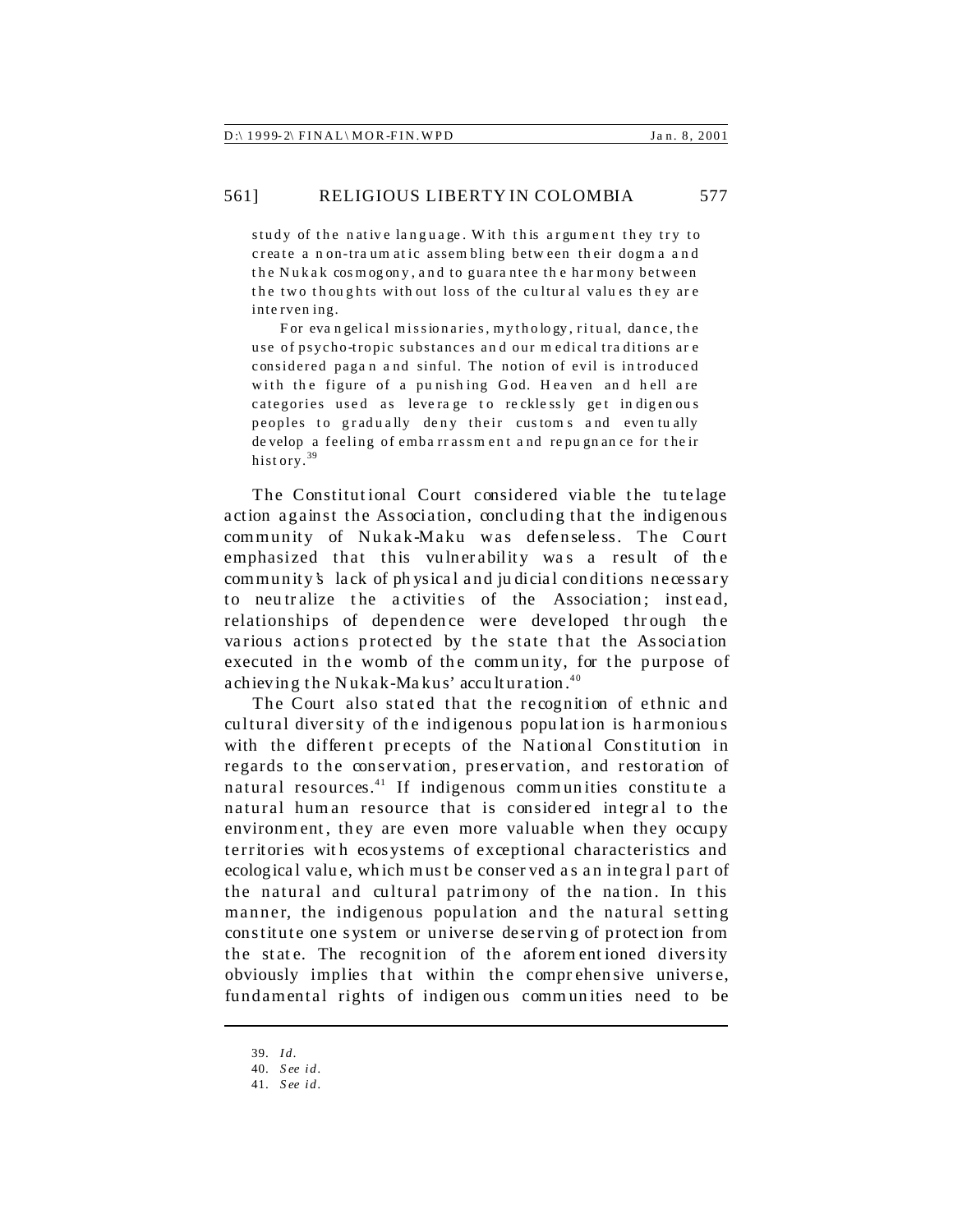|  | $D$ :\ 1999-2\ FINAL\MOR-FIN.WPD | Jan. 8, 2001 |
|--|----------------------------------|--------------|
|--|----------------------------------|--------------|

effectively established. Therefore, any action by public authorities or particular citizens that implies a violation or threat to the ethnic and cultural diversity of communities such as the Nukak-Maku may also constitute a transgression or threat to other vulnerable fundamental rights such as equality, liberty, autonomy for the development of personality, health, and education. The Court further affirmed that

the liberty recognized in the Political Constitution to profess

and diffuse a religion, with a corresponding duty not to seek, through force or other illegitim ate and censurable means, to religiously or culturally homogenize the different social elements, means that the 'Nukak-Maku" community has the right to access and practice any other class of thought or religious cult, which is possible, without that inevitably creating a situation of conflict between the indigenous and foreign culture.  $42$ 

The Constitutional Court concluded that the Association of New Tribes directly threatened the fundamental rights of the Nukak-Maku to liberty, free development of personality, liberty of conscience and cults, and, principally, their cultural rights. As an ethnic body with singular characteristics, the Nukak-Maku possess cultural rights that are fundamental in that they constitute a pillar of social cohesion.<sup>43</sup>

The Court conceded to the indigenous community of Nukak-Maku the protection of their fundamental rights. To that end, it ordered the General Division of Indigenous Affairs of the Ministry of Government to ensure that the activities of the Association of New Tribes of Colombia were appropriate to meet the Court's social objectives. More specially, the Court charged the Division with ensuring that the labor of inspection and vigilance be carried out in an efficient and opportune manner, according to its legal powers, to ensure that the operations of the Association be realized within the legal framework. It would not tolerate official dependence; therefore, if the Association refused to comply, the Division was ordered to apply the extreme measure of canceling its judicial character.

<sup>42.</sup> Id.

<sup>43.</sup> See id.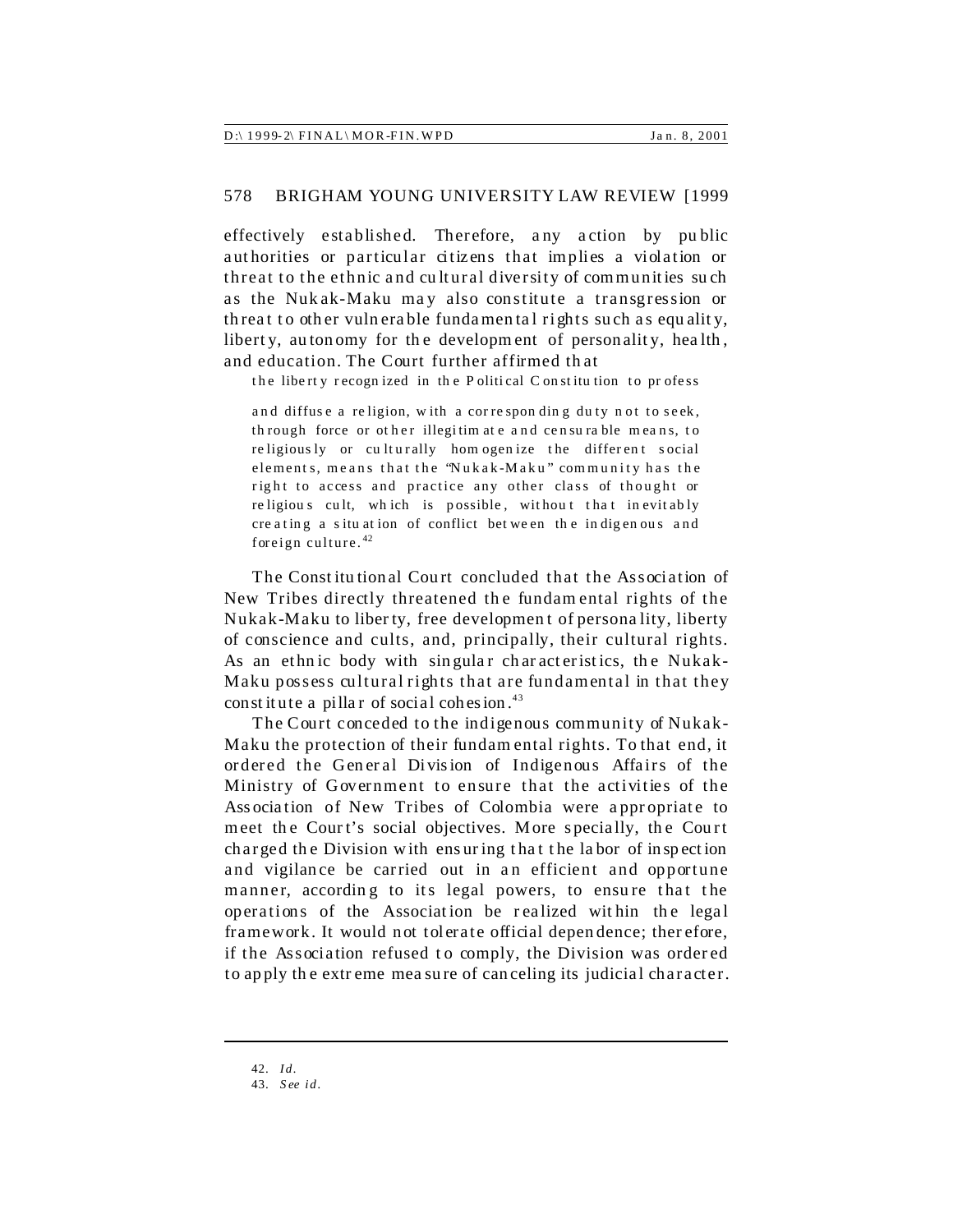#### V. CONCLUSION

The establishment of a catalog of fundamental individual rights in the Political Constitution of Colombia of 1991, along with the recognition of ethnic and cultural plurality as a fundamental principle, undoubtedly produces a constitutional tension. As the Constitutional Court has sta ted:

There exists a tension between the constitution al recognition

of ethnic and cultural diversity and the establishment of fundamental rights. While these are philosophically founded in transcultural norms, allegedly universal, which would per mit a firm base for living together with others and peace among nat ions, respect for diversity assum es the a cceptan ce of diverse visions and value standards, even those contrary to those of a universal ethic. This paradox has given rise to a heated philosophical debate about the effect of human rights confir m ed in in te rn at ion al tr ea tie s. The fu ll app lication of fundamental constitutional rights in indigenous territories as a limit on th e pr incip le of eth nic an d con stitu tion al d iver sity is a ccepted at the international level, particularly if it deals with human rights as a univer sal code of dialogue and cohabitation between cultures and nations required for peace, justice, liberty, and the posterity of all peoples.<sup>44</sup>

In the search for a solution to this tension, the Colombian Constitution does not adopt either a universal extreme or an unconditional cultural relativism. On the contrary, it promotes respect for the values of the distinct indigenous peoples. Otherwise, it would hamper the effectiveness of the pluralism inspired by it s text.

In other words, the right to ethnic and cultur al diversity, and its developm ent—the exercise of juris diction by th e authorities of indigen ous peoples—m ay only be limit ed by t he defense of the right to life and personal integrity. However, we must keep in mind that if fundamental rights operate to limit the principle of ethnic and cultural diversity, then the exercise of th ese r ight s, as in th e case of religious liberty, must a lso be harmonized with the preservation of ethnic and cultural iden tit y.